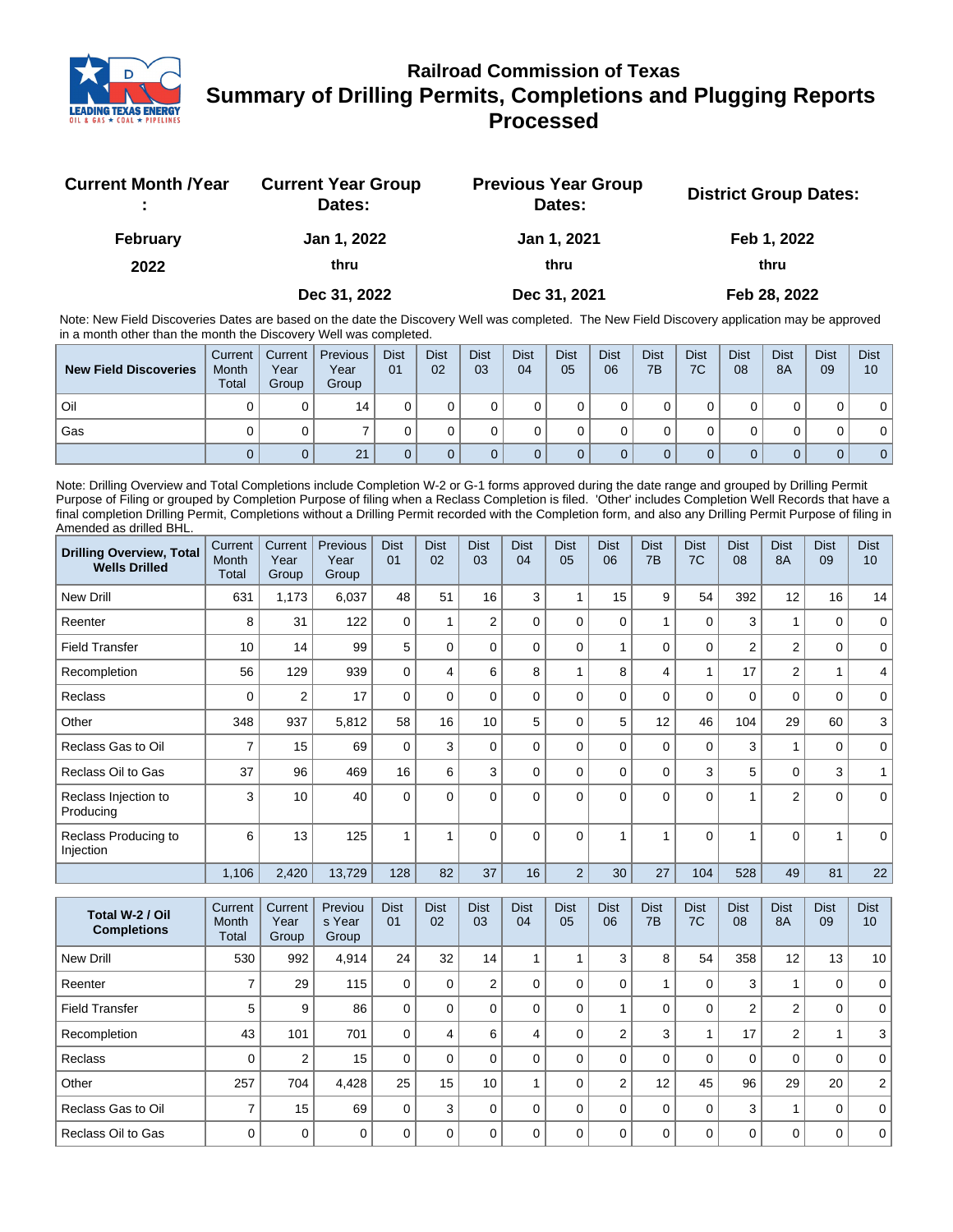| Total W-2 / Oil<br><b>Completions</b> | Current<br><b>Month</b><br>Total | Current<br>Year<br>Group | Previou<br>s Year<br>Group | <b>Dist</b><br>01 | <b>Dist</b><br>02 | <b>Dist</b><br>03 | <b>Dist</b><br>04 | <b>Dist</b><br>05 | <b>Dist</b><br>06 | <b>Dist</b><br>7B | Dist<br>7C       | <b>Dist</b><br>08 | <b>Dist</b><br><b>8A</b> | <b>Dist</b><br>09 | <b>Dist</b><br>10 |
|---------------------------------------|----------------------------------|--------------------------|----------------------------|-------------------|-------------------|-------------------|-------------------|-------------------|-------------------|-------------------|------------------|-------------------|--------------------------|-------------------|-------------------|
| Reclass Injection to<br>Producing     | ◠                                | 10                       | 38                         |                   |                   |                   | 0                 |                   |                   |                   |                  |                   | ◠                        | 0                 | 0                 |
| Reclass Producing to<br>Injection     | 5                                | 12                       | 119                        |                   |                   |                   | 0                 |                   |                   |                   |                  |                   |                          |                   | 0                 |
|                                       | 857                              | .874                     | 10.485                     | 50                | 54                | 32                | 6                 |                   |                   | 25                | 100 <sub>1</sub> | 481               | 49                       | 35                | 15                |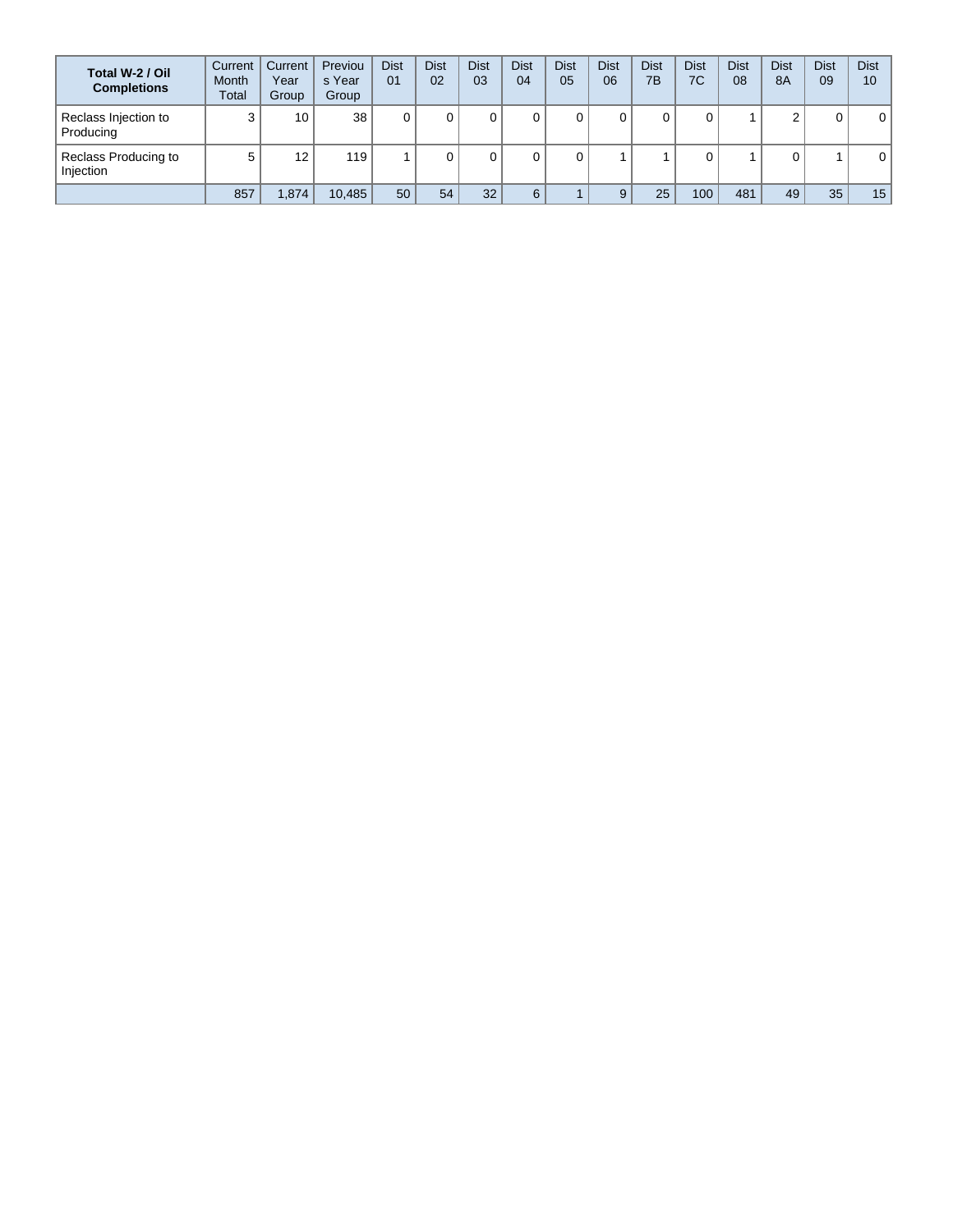| Total G-1 / Gas<br><b>Completion</b> | Current<br>Month<br>Total | Current<br>Year<br>Group | Previou<br>s Year<br>Group | <b>Dist</b><br>01 | <b>Dist</b><br>02 | <b>Dist</b><br>03 | <b>Dist</b><br>04 | <b>Dist</b><br>05 | <b>Dist</b><br>06 | <b>Dist</b><br>7 <sub>B</sub> | <b>Dist</b><br>7C | <b>Dist</b><br>08 | <b>Dist</b><br><b>8A</b> | <b>Dist</b><br>09 | <b>Dist</b><br>10 <sup>1</sup> |
|--------------------------------------|---------------------------|--------------------------|----------------------------|-------------------|-------------------|-------------------|-------------------|-------------------|-------------------|-------------------------------|-------------------|-------------------|--------------------------|-------------------|--------------------------------|
| <b>New Drill</b>                     | 101                       | 181                      | 1,123                      | 24                | 19                | $\overline{2}$    | $\overline{2}$    | 0                 | 12                |                               | 0                 | 34                | 0                        | 3                 | $\overline{4}$                 |
| Reenter                              |                           | $\overline{2}$           | $\overline{\phantom{a}}$   | 0                 |                   | $\Omega$          | 0                 | $\Omega$          | $\Omega$          | $\Omega$                      | $\Omega$          | 0                 | $\Omega$                 | 0                 | $\mathbf 0$                    |
| <b>Field Transfer</b>                | 5                         | 5                        | 13                         | 5                 | $\overline{0}$    | $\Omega$          | 0                 | $\Omega$          | $\Omega$          | $\Omega$                      | 0                 | 0                 | $\Omega$                 | 0                 | $\mathbf 0$                    |
| Recompletion                         | 13                        | 28                       | 238                        | $\Omega$          | $\Omega$          | $\Omega$          | 4                 |                   | 6                 |                               | $\Omega$          | $\Omega$          | $\Omega$                 | 0                 | $\mathbf{1}$                   |
| <b>Reclass</b>                       | $\Omega$                  | 0                        | $\overline{2}$             | $\mathbf{0}$      | 0                 | $\Omega$          | 0                 | $\Omega$          | $\Omega$          | $\Omega$                      | $\Omega$          | $\mathbf{0}$      | $\Omega$                 | 0                 | $\mathbf 0$                    |
| Other                                | 91                        | 233                      | 1,384                      | 33                |                   | 0                 | 4                 | $\Omega$          | 3                 | 0                             | 1                 | 8                 | $\mathbf 0$              | 40                | 1                              |
| Reclass Gas to Oil                   | 0                         | 0                        | $\Omega$                   | $\Omega$          | $\Omega$          | $\Omega$          | 0                 | $\Omega$          | $\Omega$          | $\Omega$                      | $\Omega$          | 0                 | $\Omega$                 | 0                 | $\mathbf{0}$                   |
| Reclass Oil to Gas                   | 37                        | 96                       | 469                        | 16                | 6                 | 3                 | 0                 | $\Omega$          | $\Omega$          | $\Omega$                      | 3                 | 5                 | $\mathbf 0$              | 3                 | 1                              |
| Reclass Injection to<br>Producing    | $\Omega$                  | $\Omega$                 | $\overline{2}$             | $\Omega$          | $\Omega$          | $\Omega$          | $\Omega$          | $\Omega$          | $\Omega$          | $\Omega$                      | $\Omega$          | $\Omega$          | $\Omega$                 | $\Omega$          | $\mathbf{0}$                   |
| Reclass Producing to<br>Injection    |                           |                          | 6                          | $\mathbf{0}$      |                   | $\Omega$          | $\Omega$          | $\Omega$          | $\Omega$          | $\Omega$                      | $\Omega$          | $\Omega$          | $\Omega$                 | $\Omega$          | $\mathbf 0$                    |
|                                      | 249                       | 546                      | 3,244                      | 78                | 28                | 5                 | 10                |                   | 21                | $\overline{2}$                | 4                 | 47                | $\Omega$                 | 46                | $\overline{7}$                 |

Note: Total Underground Injection Control Completions include W-2 and G-1 Completions approved during the date range where the Completion Well Type is in Active UIC or Shut-in UIC.

| <b>Total Underground</b><br><b>Injection Control</b><br><b>Completions</b> | Current<br>Month<br>Total | Current<br>Year<br>Group | Previou<br>s Year<br>Group | <b>Dist</b><br>01 | <b>Dist</b><br>02 | <b>Dist</b><br>03 | <b>Dist</b><br>04 | <b>Dist</b><br>05 | Dist<br>06 | <b>Dist</b><br>7B | Dist<br>7C        | Dist<br>08 | <b>Dist</b><br><b>8A</b> | <b>Dist</b><br>09 | <b>Dist</b><br>10 |
|----------------------------------------------------------------------------|---------------------------|--------------------------|----------------------------|-------------------|-------------------|-------------------|-------------------|-------------------|------------|-------------------|-------------------|------------|--------------------------|-------------------|-------------------|
| $Oil / W-2$                                                                | 116                       | 392                      | .891                       |                   |                   | 10 <sub>1</sub>   |                   |                   | ີ          | 12                | 3                 | 43         | 22                       | 12                | 3                 |
| Gas / G-1                                                                  |                           | 22                       |                            |                   |                   |                   |                   |                   |            |                   |                   |            | 0                        | $\sim$            | 0                 |
|                                                                            | 124                       | 414                      | .968                       |                   |                   | 10 <sup>1</sup>   |                   |                   | 5          | 12                | $\mathbf{z}$<br>J | 44         | 22                       | 14                | 3                 |

Note: Total Wellbore Profile Completions includes W-2 and G-1 Completions approved during the date range grouped by the Wellbore Profile from the Completion form.

| Total W-2 / Oil<br><b>Wellbore Profile</b><br><b>Completions</b> | Current<br>Month<br>Total | Current<br>Year<br>Group | Previou<br>s Year<br>Group | <b>Dist</b><br>01 | <b>Dist</b><br>02 | <b>Dist</b><br>03 | <b>Dist</b><br>04 | <b>Dist</b><br>05 | <b>Dist</b><br>06 | <b>Dist</b><br>7B | <b>Dist</b><br>7C | <b>Dist</b><br>08 | <b>Dist</b><br><b>8A</b> | <b>Dist</b><br>09 | <b>Dist</b><br>10 |
|------------------------------------------------------------------|---------------------------|--------------------------|----------------------------|-------------------|-------------------|-------------------|-------------------|-------------------|-------------------|-------------------|-------------------|-------------------|--------------------------|-------------------|-------------------|
| Horizontal                                                       | 557                       | 1.073                    | 6.250                      | 43                | 46                |                   | 0                 |                   | 3                 | 0                 | 88                | 356               | 12                       |                   | 6                 |
| Vertical                                                         | 213                       | 537                      | 3.058                      | 4                 |                   | 18 <sub>1</sub>   | 5                 |                   | 5                 | 18                | 11                | 99                | 16                       | 23                | $\overline{7}$    |
| Directional                                                      | 12                        | 30                       | 215                        | 0                 |                   |                   |                   |                   | 0                 |                   | 0                 | 2                 | 0                        |                   | $\mathbf{0}$      |
| Sidetrack                                                        |                           |                          | 25                         |                   | 0                 |                   | 0                 |                   |                   | 0                 | 0                 | 0                 | 0                        | 0                 | $\mathbf{0}$      |
| <b>Unknown</b>                                                   | 74                        | 233                      | 937                        | 3                 |                   | 5                 |                   |                   |                   | 6                 |                   | 24                | 21                       | 10                | $\overline{2}$    |
|                                                                  | 857                       | 1,874                    | 10,485                     | 50                | 54                | 32                | 6                 |                   | 9                 | 25                | 100               | 481               | 49                       | 35                | 15 <sub>1</sub>   |

| Total G-1 / Gas<br><b>Wellbore Profile</b><br><b>Completions</b> | Current<br><b>Month</b><br>Total | Current<br>Year<br>Group | Previou<br>s Year<br>Group | <b>Dist</b><br>01 | <b>Dist</b><br>02 | <b>Dist</b><br>03 | <b>Dist</b><br>04 | <b>Dist</b><br>05 | <b>Dist</b><br>06 | <b>Dist</b><br>7B | <b>Dist</b><br>7C | <b>Dist</b><br>08 | <b>Dist</b><br><b>8A</b> | <b>Dist</b><br>09 | <b>Dist</b><br>10 |
|------------------------------------------------------------------|----------------------------------|--------------------------|----------------------------|-------------------|-------------------|-------------------|-------------------|-------------------|-------------------|-------------------|-------------------|-------------------|--------------------------|-------------------|-------------------|
| Horizontal                                                       | 199                              | 427                      | 2,470                      | 78                | 26                | 2                 | U                 |                   | 10                | 0                 |                   | 46                | 0                        | 36                | $\overline{0}$    |
| Vertical                                                         | 42                               | 95                       | 645                        | 0                 | ◠                 | C                 | 8                 |                   | 10                |                   | 2                 |                   | 0                        | 8                 | 7 <sup>1</sup>    |
| Directional                                                      | 5                                | 12                       | 85                         | 0                 | 0                 |                   |                   |                   |                   |                   |                   | 0                 | 0                        | 0                 | $\overline{0}$    |
| Sidetrack                                                        |                                  | 0                        | 4                          | 0                 | 0                 | $\Omega$          |                   |                   |                   | 0                 | 0                 | 0                 | 0                        | 0                 | $\overline{0}$    |
| <b>Unknown</b>                                                   | 3                                | 12                       | 40                         | 0                 |                   | 0                 |                   |                   |                   | 0                 | 0                 | 0                 | $\mathbf 0$              | 2                 | $\overline{0}$    |
|                                                                  | 249                              | 546                      | 3,244                      | 78                | 28                | 5                 | 10 <sup>°</sup>   |                   | 21                | 2                 | 4                 | 47                | $\overline{0}$           | 46                | 7 <sup>1</sup>    |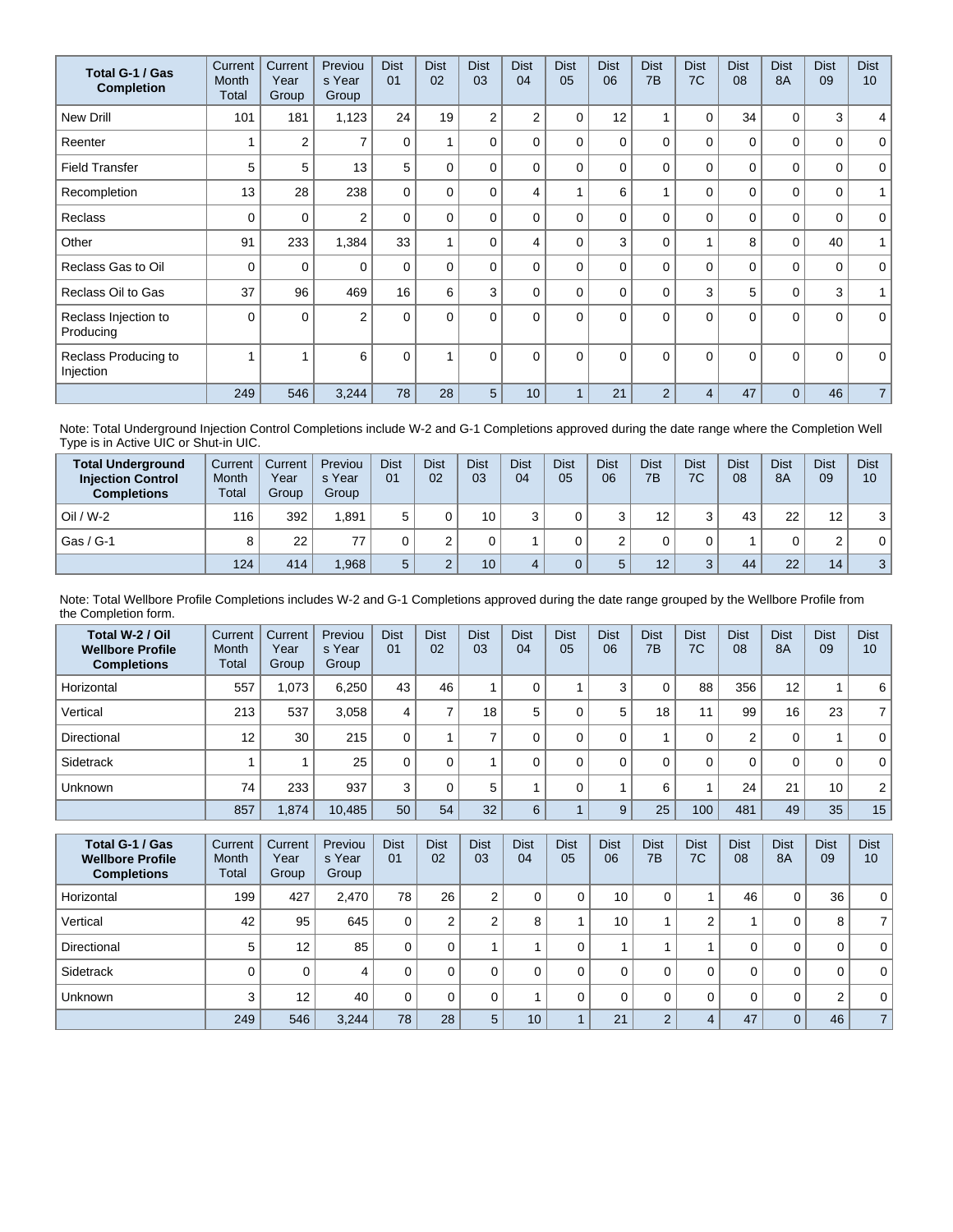Note: Dry Holes Drilled and Plugged is based on the W-3 Keyed Date and includes any W-3 Record where there is an associated Drilling Permit that is completed as a Dry Hole.

| Dry Holes Drilled and<br>Plugged | Current<br>Month<br>Total | Current<br>Year<br>Group | Previou<br>s Year<br>Group | <b>Dist</b><br>01 | <b>Dist</b><br>02 | <b>Dist</b><br>03 | <b>Dist</b><br>04 | <b>Dist</b><br>05 | <b>Dist</b><br>06 | <b>Dist</b><br>7B | <b>Dist</b><br>7C | <b>Dist</b><br>08 | <b>Dist</b><br>8A | <b>Dist</b><br>09 | <b>Dist</b><br>10 |
|----------------------------------|---------------------------|--------------------------|----------------------------|-------------------|-------------------|-------------------|-------------------|-------------------|-------------------|-------------------|-------------------|-------------------|-------------------|-------------------|-------------------|
| New Drill                        | 15                        | 44                       | 181                        |                   |                   |                   |                   |                   |                   |                   | υ                 | ົ                 | ◠                 |                   |                   |
| Reenter                          |                           |                          | 12                         |                   |                   |                   |                   |                   |                   |                   | υ                 |                   | 0                 | 0                 | $\mathbf 0$       |
| Recompletion                     |                           | 0                        |                            |                   |                   |                   |                   |                   |                   |                   | υ                 |                   |                   | 0                 | $\mathbf 0$       |
|                                  | 15                        | 45                       | 194                        | 0                 |                   |                   |                   |                   |                   |                   | $\overline{0}$    | 3                 | $\sim$            |                   |                   |

## Note: Holes Plugged is based on the W-3 Keyed Date of the well plugged.

| <b>Holes Plugged</b> | Current<br>Month<br><b>Total</b> | Current<br>Year<br>Group | Previou<br>s Year<br>Group | <b>Dist</b><br>01 | <b>Dist</b><br>02 | <b>Dist</b><br>03 | Dist<br>04 | <b>Dist</b><br>05 | Dist<br>06 | <b>Dist</b><br>7B | <b>Dist</b><br>7C | <b>Dist</b><br>08 | <b>Dist</b><br><b>8A</b> | <b>Dist</b><br>09 | <b>Dist</b><br>10 |
|----------------------|----------------------------------|--------------------------|----------------------------|-------------------|-------------------|-------------------|------------|-------------------|------------|-------------------|-------------------|-------------------|--------------------------|-------------------|-------------------|
| Total Holes Plugged  | 993                              | .527                     | 7.093                      | 58                | 41                | 30                | 56         | 17                | 35         | 87                | 67                | 293               | 76                       | 189               | 44                |
|                      | 993                              | ,527                     | 7,093                      | 58                | 41                | 30                | 56         | 17                | 35         | 87                | 67                | 293               | 76                       | 189               | 44 <sub>1</sub>   |

Note: Original Drilling Permits includes total W-1 Drilling Permits approved during the date range and grouped by Drilling Permit Purpose of filing. Original Drilling Permits does not include Amended permit applications.

| <b>Total Original Drilling</b><br><b>Permits</b> | Current<br>Month<br>Total | Current<br>Year<br>Group | Previou<br>s Year<br>Group | <b>Dist</b><br>01 | <b>Dist</b><br>02 | <b>Dist</b><br>03 | <b>Dist</b><br>04 | <b>Dist</b><br>05 | <b>Dist</b><br>06 | <b>Dist</b><br>7B | <b>Dist</b><br>7C | <b>Dist</b><br>08 | <b>Dist</b><br><b>8A</b> | <b>Dist</b><br>09 | <b>Dist</b><br>10 |
|--------------------------------------------------|---------------------------|--------------------------|----------------------------|-------------------|-------------------|-------------------|-------------------|-------------------|-------------------|-------------------|-------------------|-------------------|--------------------------|-------------------|-------------------|
| New Drill                                        | 700                       | 1,412                    | 7.638                      | 111               | 69                | 14                | 5                 | 10                | 36                | 16                | 28                | 355               | 23                       | 29                | $\vert$ 4         |
| Reenter                                          | 8                         | 17                       | 85                         |                   | 0                 |                   | $\Omega$          |                   | $\mathbf 0$       |                   |                   |                   | 3                        |                   | $\overline{0}$    |
| <b>Field Transfer</b>                            |                           | 17                       | 38                         | $\Omega$          |                   |                   |                   |                   | 0                 | 0                 | $\mathbf 0$       | 6                 | 0                        | 0                 | $\overline{0}$    |
| Recompletion                                     | 119                       | 203                      | 935                        | 4                 | 5                 | 3                 | 5                 |                   | 10                | 4                 |                   | 53                | 22                       | 6                 | 5 <sup>1</sup>    |
| Reclass                                          | $\sim$                    | 5                        | 34                         | $\Omega$          | $\Omega$          | 0                 | $\Omega$          |                   | $\Omega$          | $\Omega$          | $\mathbf 0$       |                   |                          | 0                 | $\overline{0}$    |
|                                                  | 836                       | 1,654                    | 8,730                      | 116               | 75                | 17                | 10                | 11                | 46                | 21                | 30                | 416               | 49                       | 36                | 9 <sup>1</sup>    |

Note: Amended Drilling Permits includes a total of all Amended W-1 Drilling Permits approved during the date range and grouped by Drilling Permit Purpose of Filing.

| <b>Total Amended Drilling</b><br><b>Permits</b> | Current<br>Month<br>Total | Current<br>Year<br>Group | Previou<br>s Year<br>Group | <b>Dist</b><br>01 | <b>Dist</b><br>02 | <b>Dist</b><br>03 | <b>Dist</b><br>04 | <b>Dist</b><br>05 | <b>Dist</b><br>06 | <b>Dist</b><br>7B | <b>Dist</b><br>7C | <b>Dist</b><br>08 | <b>Dist</b><br>8A | <b>Dist</b><br>09 | <b>Dist</b><br>10 |
|-------------------------------------------------|---------------------------|--------------------------|----------------------------|-------------------|-------------------|-------------------|-------------------|-------------------|-------------------|-------------------|-------------------|-------------------|-------------------|-------------------|-------------------|
| New Drill                                       | 254                       | 429                      | 2,242                      | 15                | 5                 |                   | ⌒                 | 0                 | 18                | 4                 | 25                | 175               | 2                 | 5                 | 2 <sup>1</sup>    |
| Reenter                                         |                           | 2                        | 8                          | 0                 |                   | 0                 |                   | 0                 | 0                 | 0                 |                   | 0                 |                   | 0                 | $\overline{0}$    |
| <b>Field Transfer</b>                           |                           | 0                        | ົ                          | 0                 |                   |                   |                   | 0                 | 0                 | 0                 | 0                 | 0                 | 0                 | 0                 | $\overline{0}$    |
| Recompletion                                    | 4                         | 6                        | 45                         | 0                 |                   |                   |                   | 0                 | 0                 | 0                 | 0                 | 2                 |                   | 0                 | $\overline{0}$    |
| Reclass                                         |                           |                          |                            | 0                 |                   | 0                 |                   | 0                 | 0                 | 0                 | 0                 | 0                 | 0                 | 0                 |                   |
|                                                 | 261                       | 438                      | 2,298                      | 15                | 6                 |                   | $\sqrt{2}$        | $\mathbf{0}$      | 18                | 4                 | 26                | 177               | 4                 | 5                 | 3 <sup>1</sup>    |

Note: Drilling Permit Wellbore Profiles includes total number of each Wellbore Profile associated to the Drilling Permit approved during the date range. More than one profile may be applied for on each Drilling Permit. Drilling Permit Wellbore Profiles does not include those on Amended permit applications.

| <b>Total Drilling Permit</b><br><b>Wellbore Profiles</b> | Current<br>Month<br>Total | Current<br>Year<br>Group | Previou<br>s Year<br>Group | <b>Dist</b><br>01 | <b>Dist</b><br>02 | <b>Dist</b><br>03 | <b>Dist</b><br>04 | <b>Dist</b><br>05 | <b>Dist</b><br>06 | <b>Dist</b><br>7B | <b>Dist</b><br>7C | <b>Dist</b><br>08 | <b>Dist</b><br>8A | <b>Dist</b><br>09 | <b>Dist</b><br>10 |
|----------------------------------------------------------|---------------------------|--------------------------|----------------------------|-------------------|-------------------|-------------------|-------------------|-------------------|-------------------|-------------------|-------------------|-------------------|-------------------|-------------------|-------------------|
| Horizontal                                               | 582                       | 1.148                    | 6.216                      | 93                | 64                |                   |                   |                   | 27                |                   | 27                | 332               | 8                 | $12 \overline{ }$ | 3                 |
| Vertical                                                 | 230                       | 463                      | 2.308                      | 23                | 9                 |                   | 8                 |                   | 16                | 20                | 3                 | 82                | 34                | 22                | 6                 |
| Directional                                              | 25                        | 44                       | 210                        |                   |                   |                   |                   |                   | $\sim$            |                   | 0                 | ◠                 | ⇁                 | ົ                 | $\mathbf{0}$      |
| Sidetrack                                                |                           | 4                        | 21                         |                   |                   |                   |                   |                   |                   |                   | 0                 |                   |                   |                   | $\mathbf{0}$      |
|                                                          | 839                       | 1,659                    | 8.755                      | 116               | 75                | 18 <sup>1</sup>   | 10                | 11                | 46                | 21                | 30                | 416               | 50                | 37                | 9 <sub>1</sub>    |